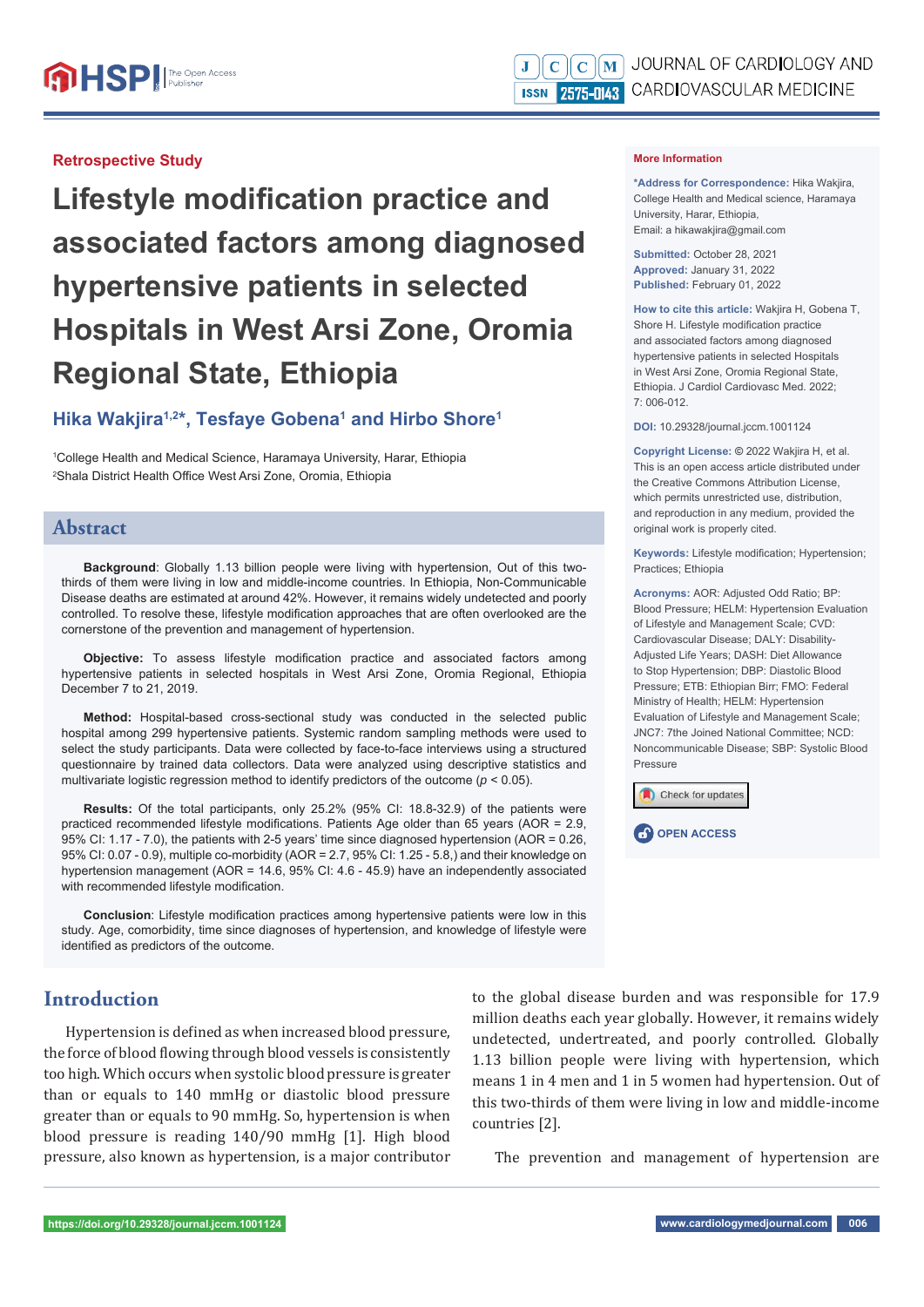

major public health challenges [3]. For example, globally only fewer than 1 in 5 people with hypertension have the problem under control. This is due to the sharing of four major risk factors: tobacco use, unhealthy diets, harmful use of alcohol, and physical inactivity. To address this World Health Organization (WHO) developed an action plan to help translate these commitments into action. This global action plan for prevention and control of NCDs for 2013-2020 emphasizes addressing population-based risk factors and the integrated management of NCDs at the primary healthcare level which recommended lifestyle modification for hypertensive patients [4]. As a member state of the WHO, Ethiopia adopted the global strategy and developed the national NCD strategy for 10 years [5].

But fewer are known about magnitude health lifestyles since many of the studies were conducted on NCD especially Hypertension in Ethiopia where focuses on the pharmacological management of hypertension and its prevalence but not on non-pharmacological management (lifestyles modification). That means there are only a few studies done on the practice of lifestyles modification and associated factors of hypertension to show the gap and magnitude of the problem in this study area.

So these study that considers the practice of lifestyles modification and associated factors will guide actions to initiate the greater practice of good lifestyle modification among hypertensive patients by providing evidence to understanding the magnitude of the problem. So this study was to assess adherence to lifestyle modification practice and its associated factors among diagnosed hypertensive patients in the study area

# **Method and materials**

### **Study area and period**

The study was conducted in the West Arsi zone on selected public hospitals. West Arsi Zone found in Oromia regional state, Ethiopia. It is located 251 km from Addis Ababa. The zone has 13 rural woredas and 2 administrative towns with a total population of 2,696,430 male 1330 488 and female 1365942. Moreover, divided into three main agro-climatically zones, highland, midland, and lowland, which comprise 45.5%, 39.6%, and 14.9% respectively [6]. Data will be collected from December 7 to 21, 2019.

**Study design:** A hospital-based cross-sectional study was conducted.

**Source population:** All hypertensive patients who were on follow up at public hospitals in West Arsi Zone.

**Study population:** Randomly Selected Control group of hypertensive patients who were attending follow up the unit and fulfilled the inclusion criteria's and were available during the time of data collection.

**Inclusion and exclusion criteria:** All hypertensive patients who are 18 years and older, and on medical treatment (antihypertensive) at least for 1 months period before commencement of the study were recruited were included and patients with cognitive impairment and those less than 18 years old were immediately excluded from the study.

**Sample size determination:** The sample size was calculated using a single population proportion formula by assuming that 23% proportion of the patients practiced lifestyle modifications [7] with a 95% confidence interval and 5% margin of error. Therefore,  $272 + (272 \times 10\%)$  non response rate =299 hypertensive patients was included in the study.

**Sampling procedure:** In the zone, there are 7 hospitals that offer chronic follow-up services. First, out of 7 public hospitals, three were selected by simple random sampling. Then, the sample size was allocated to three hospitals proportionally (based on the number of patients reporting per month). Study subjects were selected by using systematic random sampling method; every second hypertensive patient visiting the facilities at chronic follow-up departments who were known to be hypertensive (Figure 1).

### **Variables**

**Dependent variable:** The practice of lifestyles modifications.

### **Independent variables:**

**Socio-Economic variables**: Age, sex, income, marital status, educational status, religion, occupation, ethnicity, residence.

**Health profile of the patients:** Time since diagnosis, presence of co-morbidity, family history of hypertension.

**Individual factors**: Knowledge of lifestyle modification practice.



**Figure 1:** Schematic presentation of sampling techniques used to select study subjects from public health hospitals in West Arsi Zone, 2019.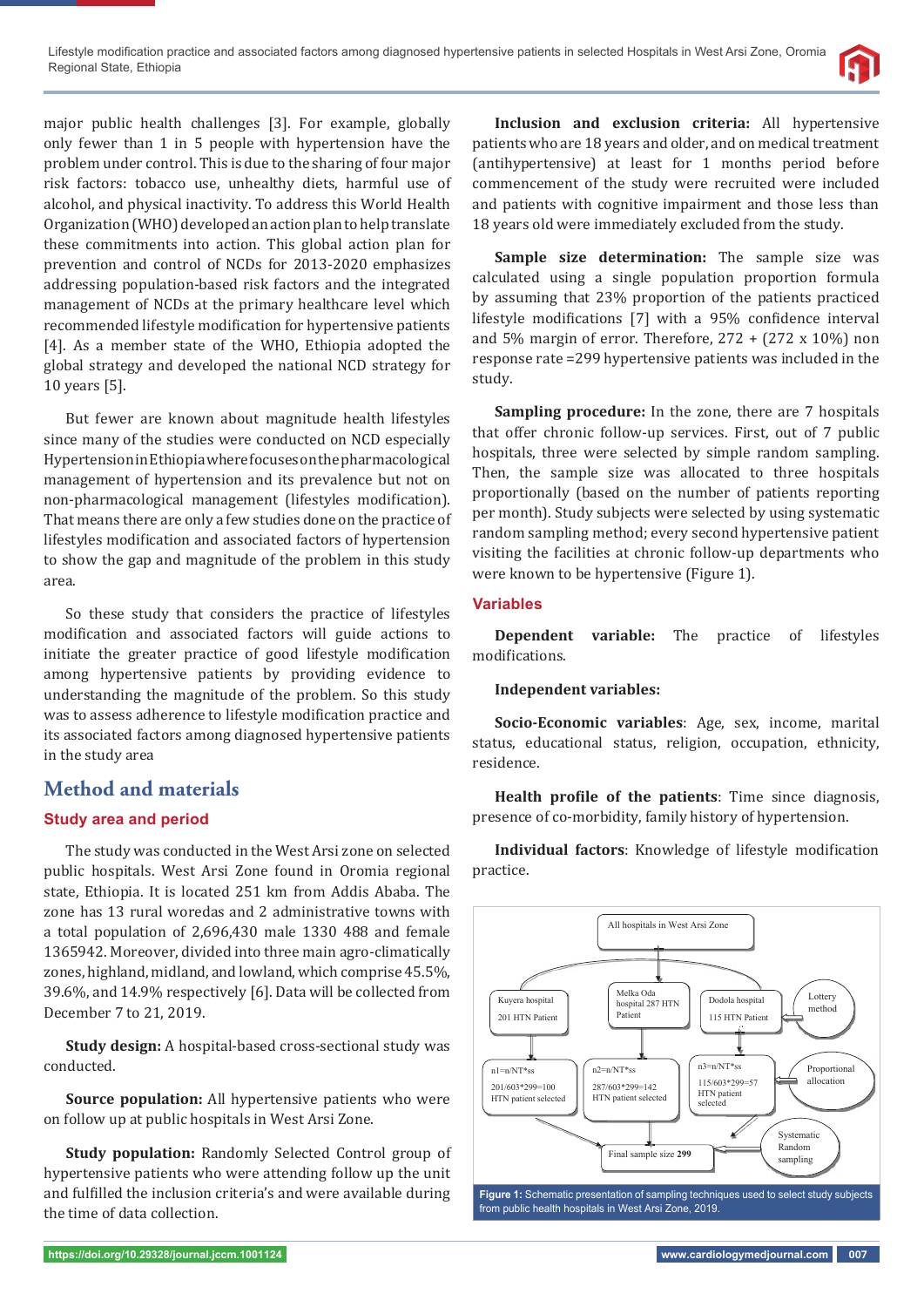#### **Data collection method**

Data were collected using a standardized pre-tested interviewer-administered questionnaire. Which was adapted from hypertension self-care practice questions recommended by the joint national committee (JNC 8) and WHO STEPS questionnaires [8]. The questionnaire was translated into Afan Oromo and back to English by language experts to ensure its consistency. The interview was conducted by eight BSc Nurse by using face-to-face interview method and two health officer supervisor was assigned to each hospital. The socio-demographic, health profiles of participants, Physical characteristics (height and weight) were measured. The weight and height of the patients were measured and BMI was calculated and classified using WHO guidelines as normal weight, overweight and obese. Weight and height measurements were taken during data collection. In addition, the patient medical record was reviewed to collect data of comorbidity and time since diagnosis of hypertension.

#### **Operational definition**

Lifestyle modification is a practice which was recommended by JNC 8 as non-pharmacological managements of hypertension measured using physical exercise, low salt diet, and moderation of alcohol intake, stop smoking, and maintaining health weight.

**Adherence to lifestyle modifications practice:** Were Measured based on respondents who adhere to (DASH) diet they usually or always consumed a diet rich in vegetables, grains, and fruits; rarely or never consumed salt at least 3 times per week, aerobic exercise for > 30 minutes per day; at least three times per week, stop smoking, and Keep daily alcohol intake below 30 mL net Alcohol According to JNC 8 recommendations. In this study, the respondents who adhere to all these five healthy lifestyles were considered as adherent unless non-adherent.

**Co-morbidity**: Respondents with one or more other medical conditions in addition to hypertension.

**Diet-related adherence**: Who usually or always consumed a diet rich in vegetables, fibers wholegrain, protein, and fruits; rarely or never consumed salt; at least 3 times per week.

**Exercise-related adherence**: Such as running, riding a bicycle, swimming, and other aerobic exercises for > 30 minutes per day; at least five times per week.

**Smoking-related adherence**: Respondents who selfreported, they either never smoked or stopped smoking before 12 months.

**Salt-related Adherence:** The daily consumption of salt less than 5 g or 1 teaspoon or never.

#### **Consume per food palate**

**Alcohol-related adherence:** Either never consumed alcohol or Keep daily alcohol intake below 30 mL net Alcohol.

**Body mass index:** calculated from the weight and height (kg/m<sup>2</sup>) **normal** weight (18.5  $\leq$  BMI < 24), overweight (24  $\leq$ BMI < 28), an n d obese (BMI  $\geq$  28) [8].

**Knowledge of healthy lifestyle:** Respondents with a score above the mean value on hypertension evaluation of lifestyle and management (HELM) scale were taken as having good knowledge about lifestyle modification.

#### **Data quality assurance**

Both the data collectors and supervisors were trained for two days on the objective and methodology of the research, the data collection approach. The questionnaire was translated to Afaan Oromo language and back-translated into English by another person to check for consistency. A pretest was conducted in 15(5%) of the samples in a health care institution that was not included in the final study. The data collection instruments were assessed for completeness, consistency, and applicability and were ratified accordingly. Double data entry was done by two data clerks and consistency was checked. Finally, multivariate analysis was done to control all possible confounders. The study procedure was to protect the patient's privacy by allowing anonymous and voluntary participation.

#### **Data processing and analysis**

Data were coded, checked, cleaned, and entered into Epidata version 3.1 software, then exported to SPSS version 24.0 software for analysis. Data were checked for incomplete and inconsistent before analysis. Bivariate analysis was used to check associations between independent and dependent variables to identify factors that were associated with the outcome variable. Those variables which were found to have an association ( $p < 0.25$ ) with the outcome variable were entered into a multivariate logistic regression to test for independent association. The association between the different independent variables in relation to dependent was measured using odds ratios and 95% confidence interval (CI) and *p* values below 0.05 were considered to be statistically significant.

#### **Ethical consideration**

Ethical clearance was obtained from Institutional Health Research Ethics Review Committee (Ref. No. IHRERC/119/2020) of the College of Health and Medical Science Harar Campus and an official letter was sent to the selected public hospitals. After getting permission from the hospitals to participate in the study, informed, voluntary, written, and signed consent was obtained for the willingness of both heads of hospitals and patients to participate. The patients" privacy was maintained by conducting the interview in a private place and they will be informed that there won't be any incentive or harm for their participation in this study. Finally, participants" identity was kept anonymous throughout the data collection and analysis process.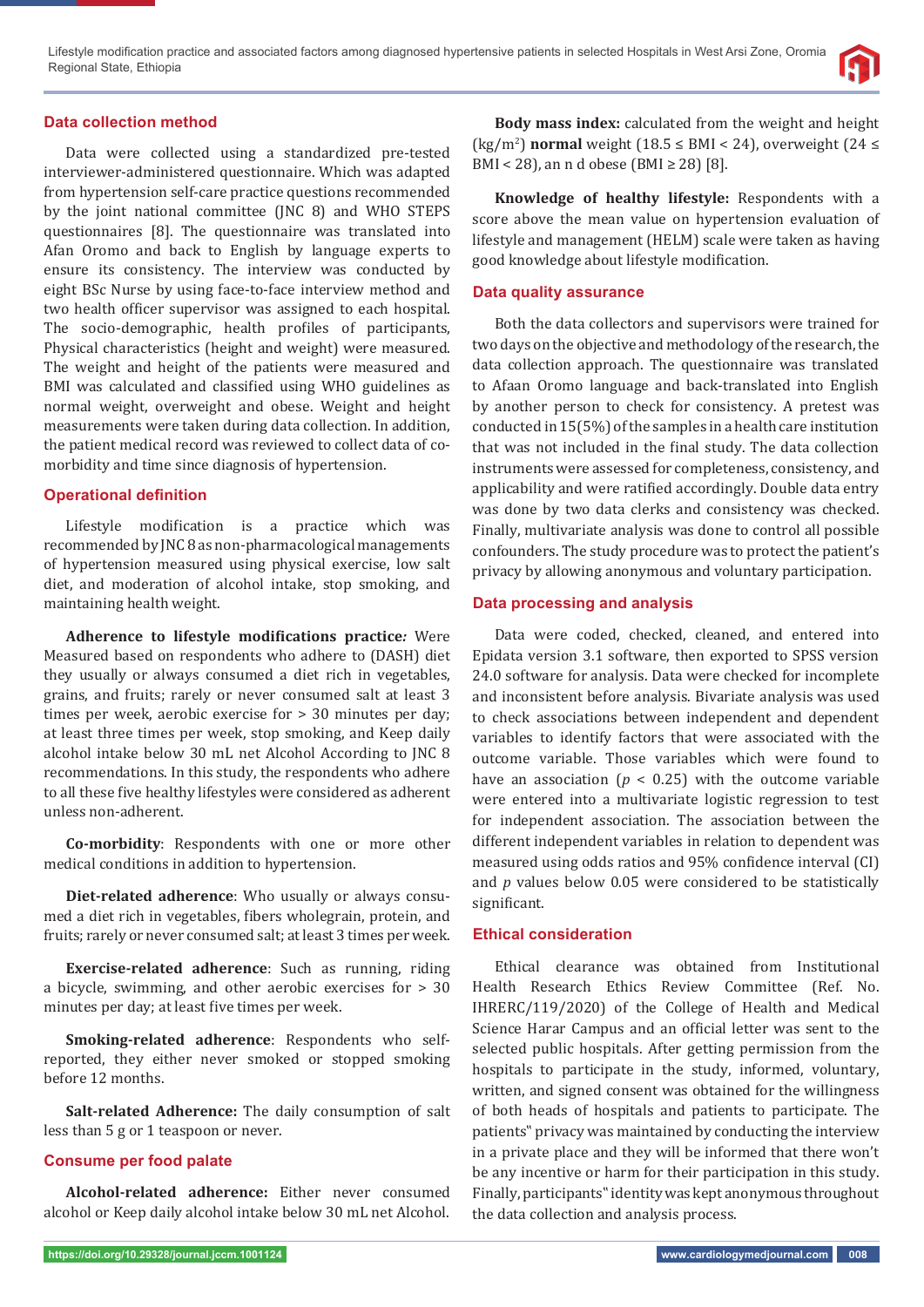

# **Results**

# **Socio-demographic characteristics of study participants**

A total of 299 hypertensive patients were included in the study with a response rate of 98%. The mean age ± standard deviation of the participant was  $55 \pm 13.3$  years. More than half, 172(57.4%) of the study participants were male, and 213(71.3%) were married. Over 1 in five respondents had no formal education. Over one in five  $(21.8\%)$  and  $58(23.8\%)$ .

Participants were government employees and merchants, respectively. Over three-quarters (76.2%). Were Oromo Ethnicity and 121(40.6%) were Muslims (Table 1).

# **Clinical characteristics of study participants**

From participants, the majority 144(48%) of them were less than 2 years since when they are diagnosed as hypertensive patients, and 62(20.8%) patients were diagnosed before 6 years on treatments.

| Table 1: Socio-demographic characteristics of participants West Arsi Zone, Ethiopia,<br>2019. |                  |             |  |  |
|-----------------------------------------------------------------------------------------------|------------------|-------------|--|--|
| <b>Variables</b>                                                                              | <b>Frequency</b> | Percent (%) |  |  |
| <b>Female 127; Male 172</b>                                                                   |                  |             |  |  |
| Age in year                                                                                   |                  |             |  |  |
| (18 - 40) Early adulthood                                                                     | 50               | 17          |  |  |
| (41 - 64) Middle Adulthood                                                                    | 132              | 44          |  |  |
| $( \geq 65)$ Late Adulthood                                                                   | 117              | 39          |  |  |
| Sex                                                                                           |                  |             |  |  |
| Marital status Single                                                                         | 8                | 3           |  |  |
| Divorce                                                                                       | 39               | 13          |  |  |
| Widowed                                                                                       | 39               | 13          |  |  |
| Married                                                                                       | 213              | 71          |  |  |
| <b>Educational status</b>                                                                     |                  |             |  |  |
| Secondary                                                                                     | 46               | 15          |  |  |
| Primary                                                                                       | 47               | 16          |  |  |
| Able to read and write                                                                        | 56               | 17          |  |  |
| No formal education                                                                           | 63               | 21          |  |  |
| College and above                                                                             | 87               | 29          |  |  |
| <b>Employment status</b>                                                                      |                  |             |  |  |
| Daily laborer                                                                                 | 27               | 9.4         |  |  |
| Housewife                                                                                     | 36               | 12          |  |  |
| Retired                                                                                       | 42               | 14          |  |  |
| Private employee                                                                              | 58               | 19          |  |  |
| Government employee                                                                           | 65               | 22          |  |  |
| Merchant                                                                                      | 71               | 24          |  |  |
| Religion                                                                                      |                  |             |  |  |
| Other(wakefata,jovh)                                                                          | 10               | 3.5         |  |  |
| Catholic                                                                                      | 19               | 6.4         |  |  |
| Protestant                                                                                    | 52               | 17          |  |  |
| Muslim                                                                                        | 121              | 41          |  |  |
| Orthodox                                                                                      | 97               | 32.6        |  |  |
| <b>Ethnicity</b>                                                                              |                  |             |  |  |
| Wolayita and Others                                                                           | 28               | 9.4         |  |  |
| Amhara                                                                                        | 43               | 15          |  |  |
| Oromo                                                                                         | 228              | 76          |  |  |
| Average monthly income                                                                        |                  |             |  |  |
| < 999 ETB                                                                                     | $\overline{7}$   | 2.5         |  |  |
| 1000-1999ETB                                                                                  | 40               | 13.4        |  |  |
| No regular income                                                                             | 61               | 20          |  |  |
| 2000-2999ETB                                                                                  | 86               | 28.7        |  |  |
| > 3000ETB                                                                                     | 105              | 35.1        |  |  |

Of the total, 158(53%) patients were overweight whereas 30(9.9%) were Obese. Over Two-third (62.3%) of respondents had co-morbidity especially Diabetic Mellitus and 117(39.1%) has a family history of hypertension (Table 2).

### **Adherence to recommended lifestyle modification practices among hypertensive patients**

According to the finding of these studies, 25.2% (95% CI: 18.8 - 32.9) of patients practice all recommended lifestyle modifications. As age increased the adherence to healthy lifestyles were also increase (Figures 2,3). Of the total participants, 63.4% do not engage in regular physical exercise for at least 3 days of the week with a minimum of 30 min duration. One hundred forty-five (48.5%) of study subjects adhered to the limitation of alcohol intake and more than half (52.5%) of the practices recommended a low salt diet. Additionally, the majority of participants were not ever smoking 225(75.2%) and 10% of hypertensive patients were smoke cigarettes. Nearly half, 142(47.5%) of study participants were practicing recommended health weight management. Only 45% of the respondent has knowledge's of recommended lifestyle modification practices (Table 3).

### **Factors associated with adherence to lifestyle modifi cations practices**

The results of the bivariate analysis show that age, Comorbidity, time since diagnosis of Hypertension, those who have formal education and knowledge of lifestyle modification became significant association with dependent Variables.

| <b>Table 2:</b> Health profiles of respondents among hypertensive patients attending<br>chronic follow up units of selected hospitals in West Arsi zone, Ethiopia, 2019. |                       |                  |             |  |  |
|--------------------------------------------------------------------------------------------------------------------------------------------------------------------------|-----------------------|------------------|-------------|--|--|
| <b>Variables</b>                                                                                                                                                         | <b>Categories</b>     | <b>Frequency</b> | Percent (%) |  |  |
| Time since diagnosis                                                                                                                                                     | less than 2 years     | 144              | 4           |  |  |
|                                                                                                                                                                          | $2 - 5$ years         | 93               | 318         |  |  |
|                                                                                                                                                                          | greater than 6        | 62               | .220        |  |  |
| Body mass index $(kq/m2)$                                                                                                                                                | vNoearrsmal (18 - 24) | 111              | .837        |  |  |
|                                                                                                                                                                          | Overweight (24 - 28)  | 158              | .15         |  |  |
|                                                                                                                                                                          | Obe se $(≥ 28)$       | 30               | 93          |  |  |
| <b>Multiple Comorbidities</b>                                                                                                                                            | present               | 186              | 62.         |  |  |
|                                                                                                                                                                          | Absent                | 113              | 38.3        |  |  |
| Family history of                                                                                                                                                        | Yes                   | 117              | 39          |  |  |
| hypertension                                                                                                                                                             | No                    | 182              | 60.1        |  |  |



attending chronic follow up units of selected hospitals in West Arsi zone, Ethiopia, 2019.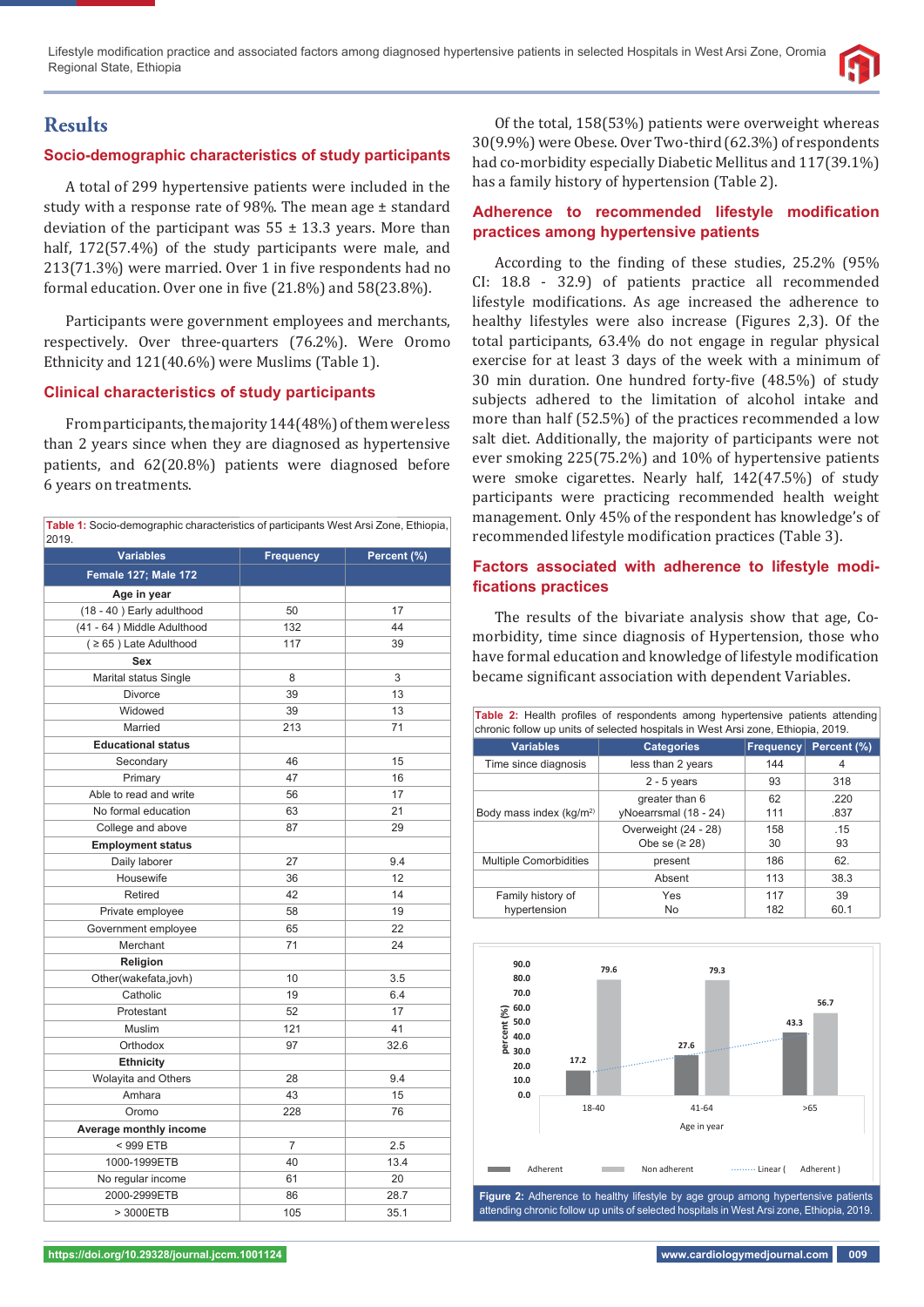



Table 3: Adherence to recommended lifestyle modifications practice among hypertensive patients attending chronic follow up units of selected hospitals in West Arsi zone, Ethiopia, 2019.

| <b>Variables</b>                                                                                | <b>Frequency</b> | Percent (%) |
|-------------------------------------------------------------------------------------------------|------------------|-------------|
| Maintain a healthy weight                                                                       |                  |             |
| Good                                                                                            | 142              | 47          |
| Bad                                                                                             | 157              | 33          |
| Limit alcohol intake                                                                            |                  |             |
| Yes (daily net alcohol intake below 30 mL)                                                      | 145              | 48          |
| No (daily net alcohol intake Above 30 mL)<br>Perform recommended physical exercise (30 min/day) | 154              | 52          |
| Yes                                                                                             | 109              | 37          |
| <b>No</b>                                                                                       | 190              | 63          |
| Status of tobacco use                                                                           |                  |             |
| Ever not used                                                                                   | 225              | 75          |
| Still smoking                                                                                   | 30               | 10          |
| Stopped smoking Practice recommended low salt diet                                              | 44               | 15          |
| Yes (about $\leq$ 1 tsp/day of table salt).                                                     | 157              | 52.5        |
| No (greater than 1 tsp/day of table salt).<br>Adherence to all recommended healthy lifestyle    | 142              | 47.5        |
| Adherent                                                                                        | 75               | 25          |
| Non adherent                                                                                    | 224              | 75          |
| Knowledgeable about healthy lifestyle                                                           |                  |             |
| poor                                                                                            | 135              | 45          |
| qood                                                                                            | 164              | 55          |

After controlling possible confounding effects of other covariates, age, time since diagnosis, co-morbidity, and knowledge about the disease were significantly affecting the adherence to healthy lifestyle modification among hypertensive patients. Patients older than 65 years were 3 times more likely to be adherent to recommended healthy lifestyle modification practices than patients younger than 64 years old (AOR = 2.9, 95% CI: 1.17 - 7.0). Those respondents who had good knowledge were 15 times more likely to be adherent (AOR = 14.6, 95% CI: 4.6 - 45.9) compared to the nonknowledgeable respondents. Additionally, the patients with 2-5 years since times of diagnosis were 74% times less likely to practice healthy lifestyle modification  $(AOR = 0.26, 95\%)$ CI: 0.07-0.9) as compared to those on treatment for greater than 6 years of treatment. Also, patients who were with Comorbidity were 2.7 more likely to practice healthy lifestyle modification ( $AOR = 2.7$ ,  $95\%$  CI: 1.25 - 5.8) as compared to those without comorbidity (Table 4).

# **Discussion**

Even though healthy lifestyle modification is one of the important hypertension management, poor adherence to a healthy lifestyle is one of the reasons for serious complications and uncontrolled Hypertension in addition to wastage of health care resources. So, Control of hypertension requires both pharmacological and non-pharmacological treatments. Since adherence to a healthy lifestyle and medication is the ultimate strategies to control hypertension, this study was aimed to assess lifestyle modification practices and associated factors among diagnosed hypertensive patients.

According to the Main intention results of these studies, only 75(25.2%) participants were practicing the recommended lifestyle modification. Nearly comparable results 27.3% Adherence were revealed according to a study conducted in Ethiopia in Durame and Nigist Elleni memorial hospital [9]. In contrast, the study conducted in the USA shows that 50% of participants were engaged in healthy lifestyle practices [6]. This might be due to the different educational backgrounds of patients and the level of awareness about lifestyle modification and its advantages. It also might be due to patients relying only on medication without considering the effects of healthy lifestyle modification on hypertension control.

Of the participants, three fourth of them were non-smokers, and half of them have abstained from any type of alcohol drinking or less than 30 mL net alcohol daily consumption. This is supported by study findings which are done in Malaysia and Ghanaian on hypertensive patients [10,11]. This could be due to social and cultural practices that discourage alcohol drinking and smoking.

In this study, less than half of the participants were adherent to Performing recommended physical exercise for 30 minutes per day. But similar studies results from India and Thailand found (53%) and (40%) respectively [12,13]. The possible explanation could be related to low awareness, socioeconomic variation, and lack of organized set up in living areas in developing countries like Ethiopia.

Among lifestyle modification, two fourth of the participants practiced a limited salt diet  $( \leq 1 \text{ tsp/day of table salt})$  and nearly half of them were practicing maintaining a healthy weight using recommended diets (DASH) including more fruits, vegetables, grains, and beans in the diet and reading nutritional facts on food labels. A similar study finding from Saudi Arabia shows that the 79.3% of patients practice a low salt diet and 59.9% practice maintaining's of a healthy weight [14]. The discrepancy between these studies and the study from Saudi Arabia could be due to the economic class, the difference in dietary habits, and easy access to recommended diets.

Older age respondents were found to be more adherent to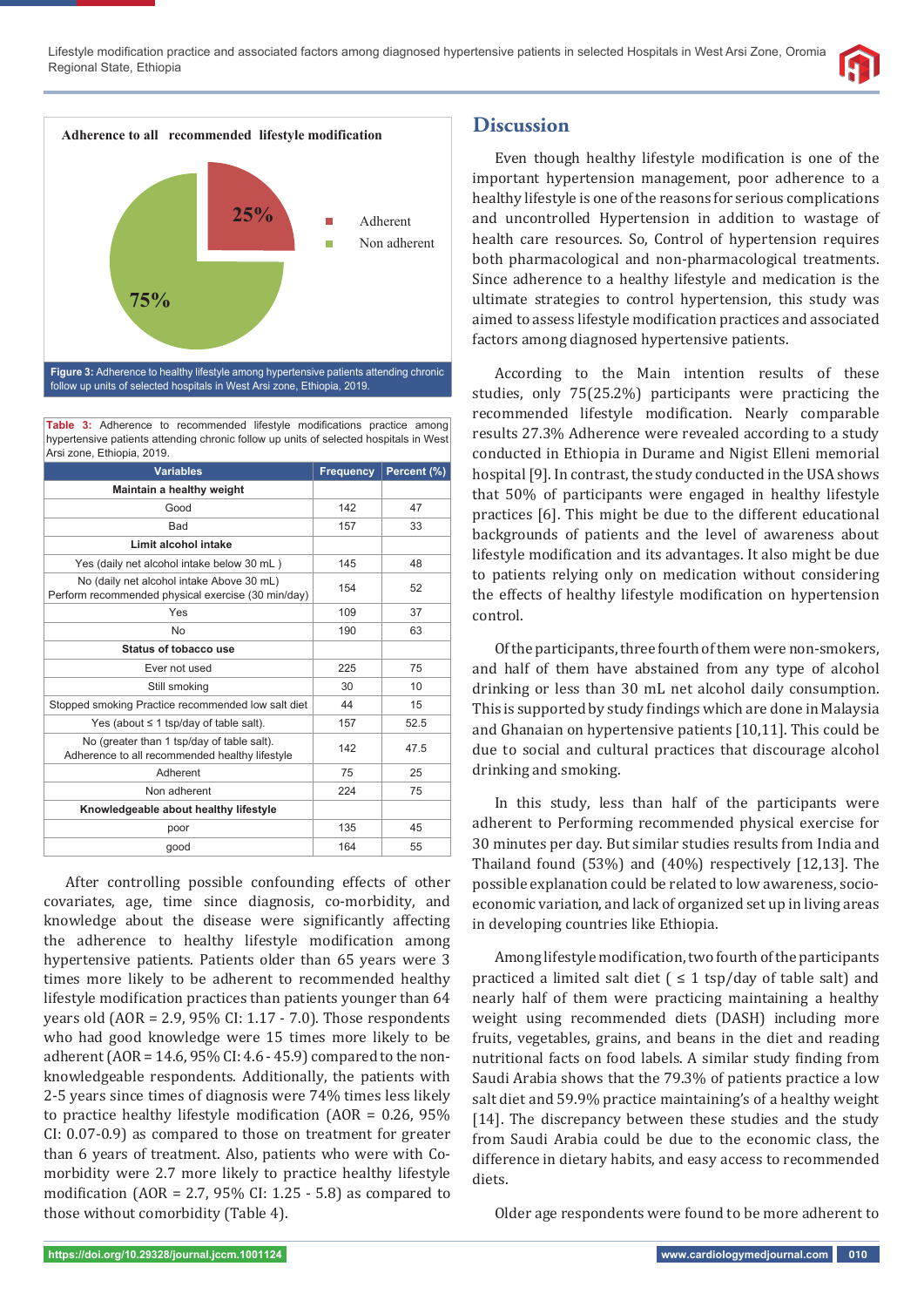

| <b>Variables</b>                      | <b>Healthy Lifestyle adherence</b> |                    |                          |                        |
|---------------------------------------|------------------------------------|--------------------|--------------------------|------------------------|
|                                       | <b>Adherent N (%)</b>              | Non-adherent N (%) | <b>COR(95% CI)</b>       | <b>AOR(95% CI)</b>     |
| Age in year                           |                                    |                    |                          |                        |
| $18 - 40$                             | 22(29.4)                           | 34(15.2)           |                          | $\mathbf{1}$           |
| $41 - 64$                             | 19(25.5)                           | 92(41.1)           | $0.59(0.4 - 3.6)$        | $1.4(0.4 - 4.6)$       |
| $\geq 65$                             | 34(45.1)                           | 98(43.7)           | $1.6(1.01 - 4.97)^{*}$   | $2.9(1.17 - 7.0)^{*}$  |
| <b>Sex</b>                            |                                    |                    |                          |                        |
| Male                                  | 35(47)                             | 90(40.3)           | $\mathbf{1}$             |                        |
| Female                                | 40(53)                             | 134(59.6)          | $0.764(0.70 - 2.48)$     | $1.13(0.5 - 2.3)$      |
| <b>Marital status</b>                 |                                    |                    |                          |                        |
| Married                               | 59(78.4)                           | 154(68.8)          | $\mathbf{1}$             |                        |
| <b>Divorce</b>                        | 10(13.7)                           | 34(15.2)           | $0.76(0.40 - 2.67)$      | $0.9(0.36 - 2.6)$      |
| Widowed                               | 6(8)                               | 36(15.9)           | $2.1(0.68 - 6.5)$        | $1.9(0.6 - 6.5)$       |
| <b>Educational status</b>             |                                    |                    |                          |                        |
| No formal education                   | 6(7.8)                             | 56(25.1)           | $\mathbf{1}$             |                        |
| Formal education                      | 69(92.1)                           | 168(74.8)          | $3.8(1.15 - 9.57)^{*}$   | $1.7(0.5 - 5.6)$       |
| Average monthly income                |                                    |                    |                          |                        |
| no regular income                     | 10(13.7)                           | 50(22.5)           | $\mathbf{1}$             |                        |
| 1000-1999ETB                          | 6(8)                               | 42(18.5)           | $0.40(0.16 - 1.1)$       | $1(0.26 - 4.4)$        |
| 2000-2999ETB                          | 28(37.2)                           | 58(25.8)           | $0.35(0.21 - 0.58)$      | $0.4(0.15 - 1.2)$      |
| > 3000ETB                             | 31(41)                             | 74(33)             | $1.18(0.3 - 4.5)$        | $0.48(0.17 - 1.3)$     |
| Knowledgeable about healthy lifestyle |                                    |                    |                          |                        |
| Poor                                  | 16(21.5)                           | 148(66.2)          |                          | $\mathbf{1}$           |
| Good                                  | 59(78.4)                           | 76(33.7)           | $7.1(3.4 - 15.07)^{*}$   | $14.6(4.6 - 45.9)$ **  |
| Time since diagnosis                  |                                    |                    |                          |                        |
| less than 2 years                     | 44(58.8)                           | 99(44.3)           |                          | $\mathbf{1}$           |
| $2 - 5$ years                         | 19(25.5)                           | 74(33.1)           | $0.57(0.074 - 0.85)^*$   | $0.26(0.07 - 0.9)^{*}$ |
| greater than 6 years                  | 12(15.6)                           | 50(22.5)           | $0.86(0.272 - 2.76)$     | $0.4(0.1 - 1.45)$      |
| <b>Multiple Comorbidities</b>         |                                    |                    |                          |                        |
| Absent                                | 25(31.6)                           | 126(58.6)          |                          | $\mathbf{1}$           |
| Present                               | 54(68.3)                           | 89(41.3)           | $3.05(1.771 - 5.28)^{*}$ | $2.7(1.25 - 5.8)$ **   |

\*AOR = Statistically Significant at  $p < 0.05$ , \*\*AOR = statistically significant at  $p < 0.001$ .

a healthy lifestyle than younger age groups. The study from the kingdom of Sued Arabia supports this finding, in that age > 65 years old is more likely in practicing recommended lifestyle modification [15]. This could be due to older persons having more education and cognitive function and having more comorbidities which may make them visit health care providers more frequently. Another explanation might be younger patients were less likely eager to control their blood pressure by practicing lifestyle modification.

On the other hand, Knowledge is also significantly associated with adherence to healthy lifestyle modification. Knowledgeable hypertensive patients about healthy lifestyles were more adherent to recommended healthy lifestyle modifications. This is supported by the finding from the study in Ethiopia at the cardiac clinic of Ayder comprehensive specialized hospital and the USA, Maryland [6,16]. The explanation might be as knowledge status increases practice and motivation of lifestyle modification practice will also increase. It may be due to access to information sources like fosters, leaflets, and similar written material about hypertension management and controls.

A study conducted in Addis Ababa found that people with comorbidities were more likely to be adherent to healthy lifestyle recommendations [6,7]. Surprisingly the finding of these studies also depicts respondents having one or more comorbidity were found more likely to be adherent to all the healthy lifestyle recommendations. Patients with comorbidities visit health care providers more frequently and pay more attention to their health conditions, as this was evidenced by better adherence to lifestyle modifications.

Hypertensive Patients with greater than 6 years' times since diagnoses were more likely to practice healthy lifestyle modification as compared to those on treatment for less 2 years treatment. This Finding is supported by different studies that show patients on longer duration of treatment had good lifestyle modification practice  $[9,17]$ . This might be due to continued counseling' and health education.

The limitation is that the study didn't include hypertensive patients who were attending follow-up in private health facilities in the study area. Also, research methodologies involving self-reported measures depend largely on individuals" memory, and recall bias may exist.

# **Conclusion**

This study revealed lifestyle modification practice is low among hypertensive patients. Of the studied variables, age, duration of the hypertension diagnosis, knowledge about lifestyle, and comorbidity were factors significantly associated